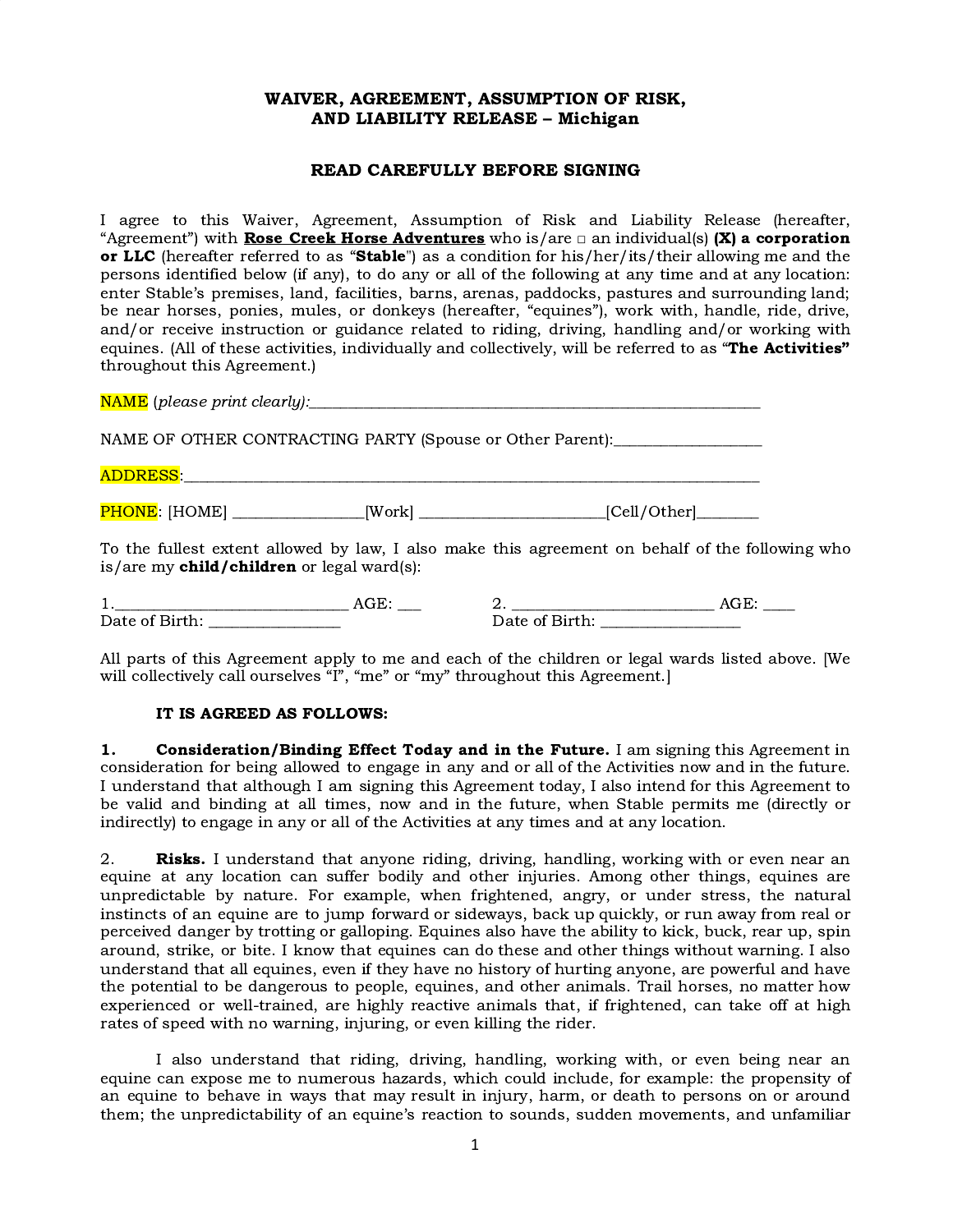objects, persons, or other animals; certain hazards such as surface or subsurface conditions on the land where The Activities take place; and/or collisions with other equines, animals, or objects.

I understand that saddles or bridles may loosen or break- all of which may cause the rider to fall or be jolted. I understand the potential of a participant acting in a negligent manner may contribute to injury of the participant or others, such as failing to maintain control over the equine.

CONDITIONS OF NATURE: Stable is not responsible for total or partial acts, occurrences, or elements of nature that can scare a horse, cause it to fall, or otherwise react in some unsafe way. SOME EXAMPLES ARE: thunder, lightning, rain, wind, wild and domestic animals, or insects which may walk, run, fly near, bite and/or sting a horse or person. Further, Stable is not responsible for irregular or obstructed footing on groomed or wild land (including indoor or outdoor arenas, pens, or pastures) which is subject to constant change in condition according to use, weather, temperature, maintenance (or lack thereof) and natural and man-made changes in landscape. Further still, Stable is not responsible for activities engaged in by others such as, but not limited to, hunters (shooting guns, for example), or vehicle drivers or occupants (honking horns, yelling, or throwing objects to scare a horse, for example).

I understand these risks are inherent in equine-related activities, and I agree to assume all of them. I also understand that these are just some of the risks, and I agree to assume others that are not mentioned in this Agreement. I am NOT relying on the Stable to list all possible equine-related risks in this Agreement or any time, now or in the future.

INITIAL HERE: \_\_\_\_\_\_\_ 3. WAIVER AND LIABILITY RELEASE: As consideration for being allowed to engage in any and all of The Activities, now and in the future and at any location, I, on behalf of myself and my spouse, parents, heirs, representatives, assigns, minor child/ren or legal wards agree to each of the following: (a) Stable and its respective officers, directors, members, managers, employees, agents, heirs, family members, assigns, representatives, affiliated persons, and others acting on their behalf (hereinafter referred to collectively as "The Released Parties") shall not be liable for any losses, injuries, or damages that I may sustain as a result of engaging in any of The Activities at any time or at any location; and (b) I fully and forever release, waive, and discharge all claims, demands, damages, legal actions, causes of action, or rights of action (present or future) against the Released Parties whether the claims are known, unknown, anticipated or unanticipated, and whether caused by their ordinary negligence, a violation of a state Equine Activity Liability Act, or other legal liability resulting from or arising out of my/our engaging in The Activities at any time and at any location. The term "damages" in this Agreement means, for example, medical expenses, any and all claims or losses because of bodily injuries, mental/emotional injuries, or property damages, death, expenses, and/or personal property damages. This Agreement is intended to apply and be binding regardless of whether I am riding, driving, handling or near equines. (In accordance with Michigan law, however, we are not releasing The Released Parties, from loss, injury, or damage that is caused by gross negligence or willful and wanton misconduct on part of The Released Parties.)

#### WARNING

Under the Michigan Equine Activity Liability Act [1994 P.A. 351]. An equine professional is not liable for an injury to or the death of a participant in an equine activity resulting from an inherent risk of the equine activity.

IT IS MUTUALLY UNDERSTOOD AND AGREED THAT THE WAIVER, AGREEMENT AND LIABILITY RELEASE IN THIS AGREEMENT IS A WAIVER BEYOND THE PROVISIONS OF THE MICHIGAN EQUINE ACTIVITY LIABILITY ACT, 1984 P.A. 351. BY SIGNING THIS WAIVER, AGREEMENT AND LIABILITY RELEASE, I AGREE NOT TO BRING ANY CLAIM OR SUIT AGAINST THE RELEASED PARTIES UNDER ANY EXCEPTION IN THAT LAW. IN PARTICULAR, I AGREE NOT TO BRING A CLAIM OR SUIT FOR: (1) FAULTY TACK OR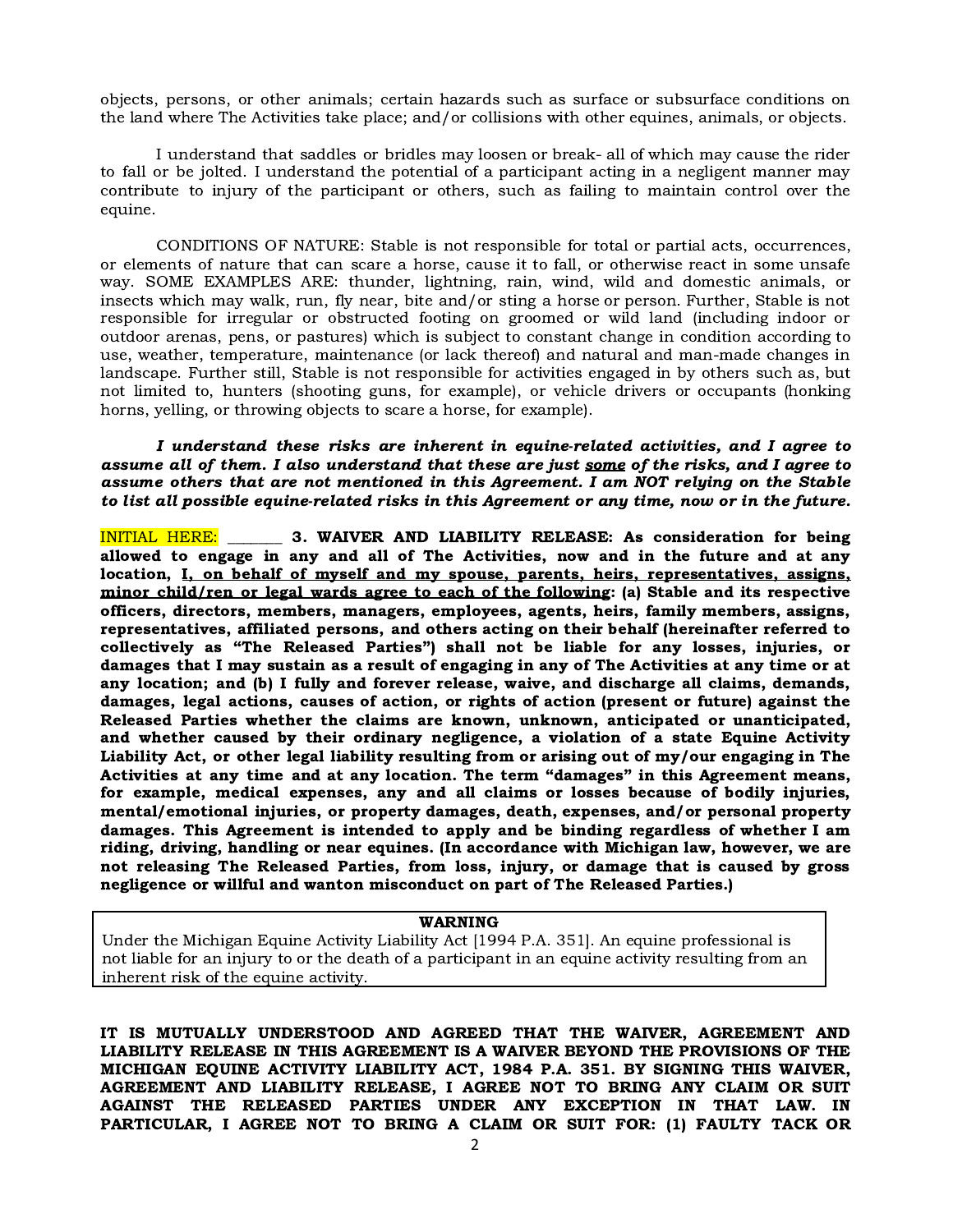EQUIPMENT, INCLUDING BUT NOT LIMITED TO ANY HELMET OR HEADGEAR PROVIDED BY THE STABLE; (2) FAILURE TO MAKE REASONABLE AND PRUDENT EFFORTS TO DETERMINE AN EQUINE PARTICIPANT'S ABILITY TO SAFELY MANAGE AN EQUINE; (3) A DANGEROUS LATENT CONDITION OF ANY PART OF THE LAND; AND/OR (4) ANY ACT OR OMISSION THAT MAY CONSTITUTE ORDINARY NEGLIGENCE BY THE RELEASED PARTIES (EXCEPT IF THE LOSS, INJURY, OR DAMAGE IS CAUSED BY THE RELEASED PARTIES' GROSS NEGLIGENCE OR WILLFUL AND WANTON MISCONDUCT).

INITIAL HERE: **4. INDEMNIFICATION:** To the fullest extent permitted by law, I also agree to indemnify and hold harmless The Released Parties against any and all claims, demands, actions, liabilities, losses, or suit that are brought against The Released Parties (or either of them) which are in any way connected with my participation in any of **the Activities** at any time and at any location, including claims that allege acts or omissions of The Released Parties that are negligent or in violation of a state Equine Activity Liability Act. This indemnification shall also include reimbursement of reasonable attorney fees incurred by The Released Parties.

**5. ASTM/SEI HELMETS/HEADGEAR:** I understand that I should purchase and wear properly fitted and secured ASTM-standard/SEI-certified protective headgear that is designed for use when riding, driving, handling, or near equines. I agree that if Stable provides a helmet for me, I agree to inspect the helmet and strap to determine if its in working order and assume all responsibility for the proper fit and proper use of said helmet while participating in The Activities, including any and all injuries and damages resulting from my use of the helmet during my participation in The Activities. I further agree that if I fail to provide and wear my own protective headgear or refuse to wear a helmet provided by Stable, I may be denied the right to participate in The Activities.

**6.** EMERGENCIES: Person(s) to Contact in Case of Emergency: Name: \_\_\_\_\_\_\_\_\_\_\_\_\_\_\_\_\_\_\_\_\_ Phone: \_\_\_\_\_\_\_\_\_\_\_\_ Relationship: \_\_\_\_\_\_\_\_\_\_\_\_\_\_\_\_\_\_\_\_\_\_

7. Michigan law applies to this Agreement, and I agree that this Agreement shall be enforced to the greatest extent permitted by law. If any clause conflicts with applicable law, only that clause will be null and void but the remainder shall stay in full force and effect. This Agreement can only be modified in writing and signed by me and Amanda Sumerix (on behalf of **Stable).** I agree to pay any attorney fees and costs of The Released Parties (or either of them) to enforce this Agreement, and I agree to indemnify and hold harmless The Released Parties for such fees and costs.

INITIAL HERE: \_\_\_\_\_ 8. MEDIA RELEASE: I hereby consent to and authorize the use and reproduction by Stable, or anyone authorized by Stable, of any and all photographs, digital images, videotapes, and other recordings of myself for use by Stable, its employees, officers and agents for promotional purposes. I consent to and authorize Stable or anyone authorized by Stable, to copyright and/or use, reuse and/or publish, republish all photographs, digital images, videotapes and other recordings of me in conjunction with my own name. I also give permission for these photographs, digital images, videotapes, and other recordings to be used in their entirety and/or edited versions as deemed necessary by Stable (to include usage of images on Stable websites/social media sites). I understand that these photographs, digital images, videotapes, and other recordings may be used for marketing purposes (including web and television) by Stable. I have read the foregoing release, authorization and agreement, before initialing above, and warrant that I fully understand the contents thereof.

# 9. ALSO, I REPRESENT (please check and initial each box below):

**U** □ I AM AT OR OVER 18 YEARS OF AGE;